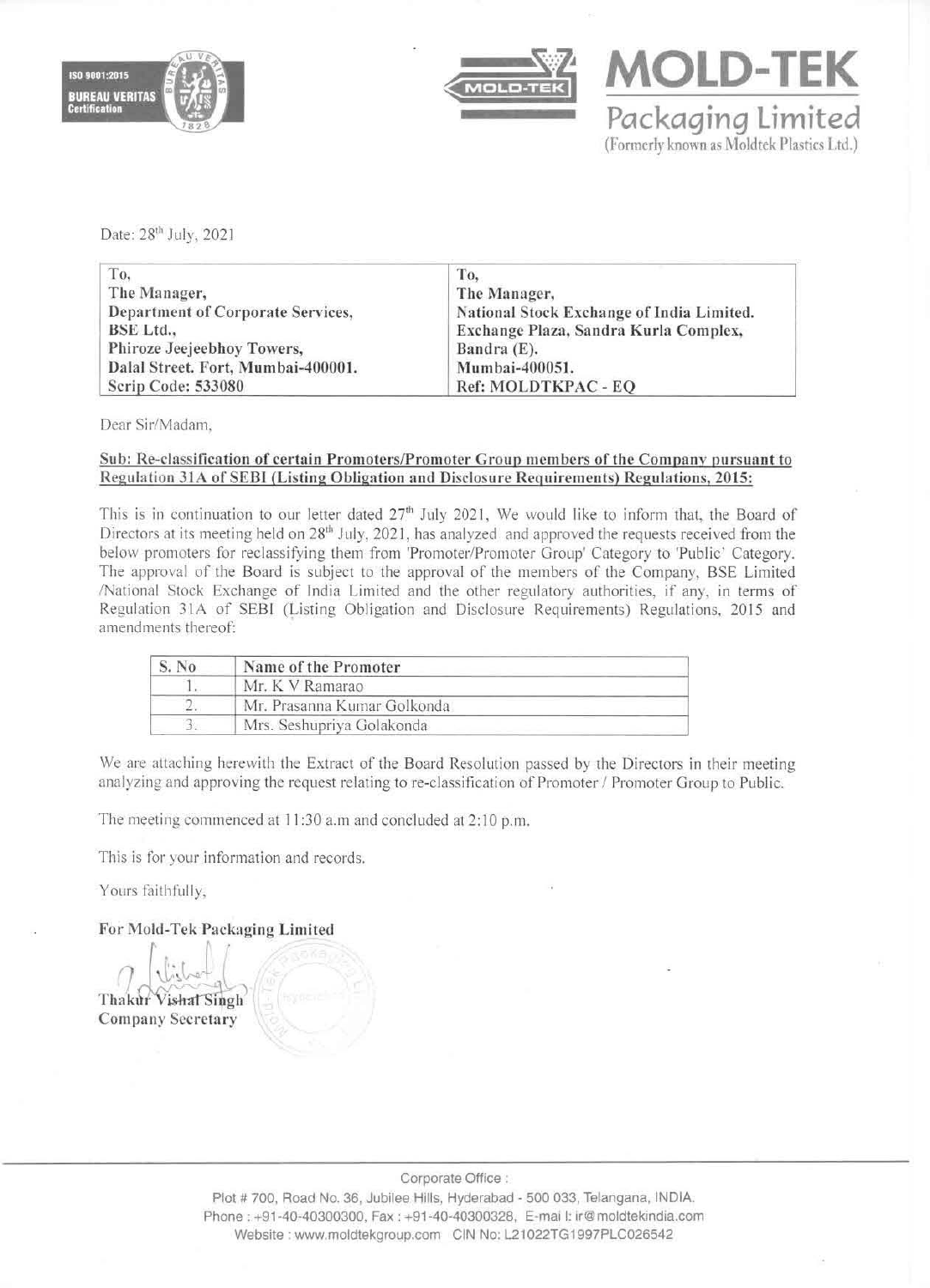





## EXTRACT OF THE MINUTES OF THE MEETING OF THE BOARD OF DIRECTORS OF MOLD-TEK PACKAGING LIMITED HELD AT THE REGISTERED OFFICE OFTHE COMPANY AT 8-2-293/82/AI700, GROUND FLOOR ROAD NO 36, JUBLIEE HILLS, HYDERABAD, TELANGANA-500033 ON WEDNESDAY, 28TH JULY, 2021

## TO CONSIDER AND APPROVE THE RECLASSIFICATION OF THE PROMOTER/PROMOTER GROUP OF THE COMPANY:

The Chairman informed that Pursuant to Regulation 31A of the SEBI (Listing Obligations  $\&$ Disclosure Requirements) Regulation, 2015, as amended (the "LODR Regulations"), the Board has received requests from the below mentioned promoters/promoter groups seeking reclassification of their status from "Promoter and Promoter Group" category to "Public" categor) of the Company ("hereinafter referred to as the "Outgoing Promoters").

| S. No | Name of the Promoter        | No of shares held | % of Shareholding |
|-------|-----------------------------|-------------------|-------------------|
|       | Mr. K V Ramarao             | 2.402             | $0.009\%$         |
|       | Mr. Prasanna Kumar Golkonda | 10.605            | $0.038\%$         |
|       | Mrs. Seshupriya Golakonda   | NIL               | NIL               |

The request letters were placed before the Board.

The Board after analysing the request. formed an opinion that the request made by the persons seeking reclassification is in compliance with the provisions of Regulation 31A of SEBI (LODR) Regulation. 2015.

The board accordingly has passed the following resolutions unanimously:

"RESOLVED THAT pursuant to Regulation 31 A of the Securities and Exchange Board of India (Listing Obligations nnd Disclosure Requirements) Regulations. 2015 (including any statutory modification(s) or re-enactment thereof, for the time being in force) and other applicable provisions. if any, and subject to necessary npprovals from the Shareholders of the Company, BSE Limited /National Stock Exchange of India Limited and such other authorities as may be required and pursuant to other laws and regulations, as may be applicable from time to time (including any statutory modifications or re-enactments thereof for the time being in force), the approval of the Board be and is hereby accorded to the reclassification of below mentioned promoters/promoter groups from the "Promoter and Promoter Group" Category to the "Public" Category in the shareholding of the Company ("hereinafter referred to as the "Outgoing Promoters").

| S. No | Name of the Promoter        |
|-------|-----------------------------|
|       | Mr. K V Ramarao             |
|       | Mr. Prasanna Kumar Golkonda |
|       | Mrs. Seshupriya Golakonda   |

Corporate Office :

Plot # 700, Road No. 36, Jubilee Hills, Hyderabad - 500 033, Telangana, INDIA, Phone: +91-40-40300300, Fax: +91-40-40300328, E-mai l: ir@moldtekindia.com Website : www.moldtekgroup.com CIN No: L21022TG1997PLC026542